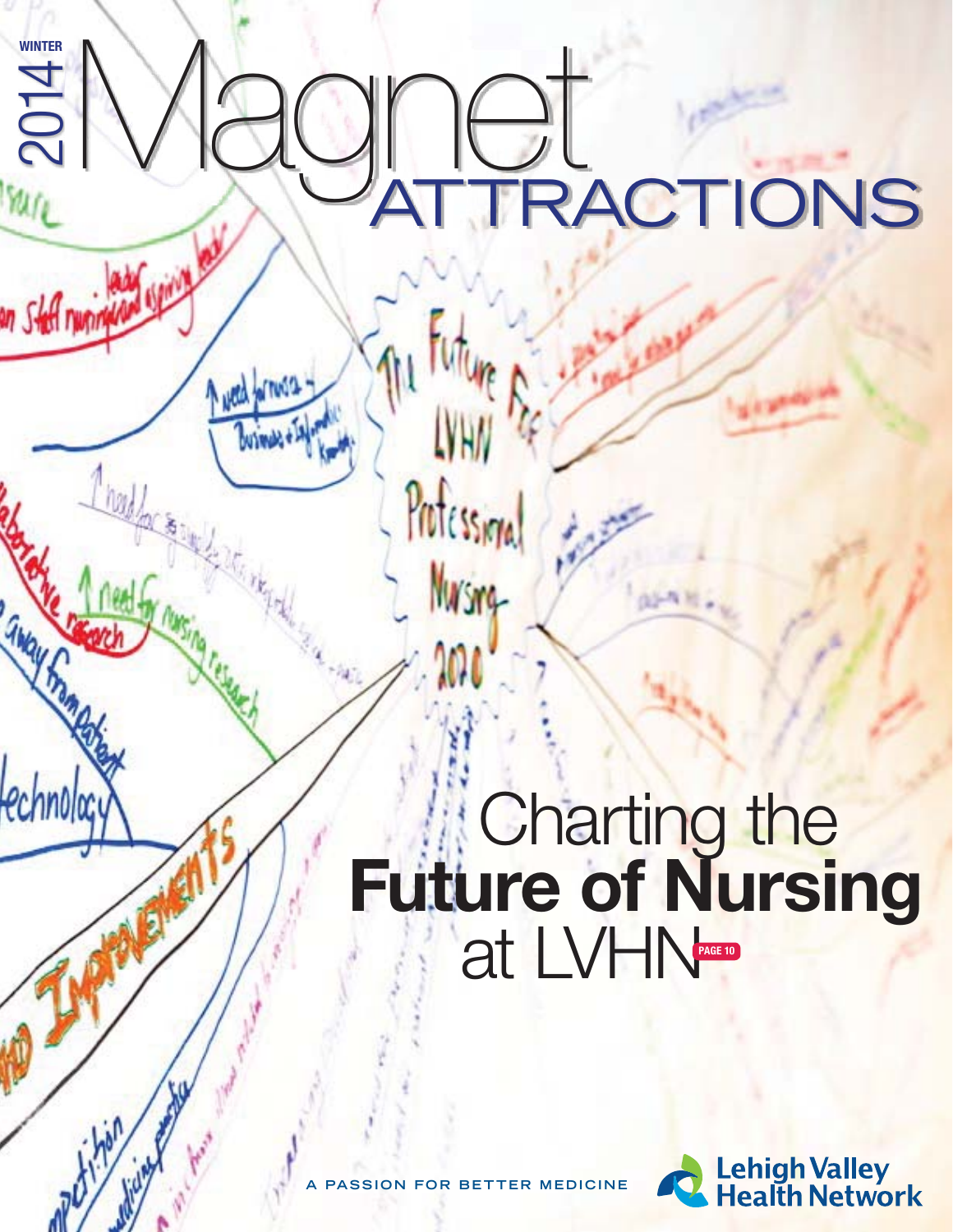

*Senior Vice President, Patient Care Services*

## **WE'RE SETTING OUR SIGHTS ON NURSING IN**





#### **OUR MAGNET<sup>™</sup> STORY**

Magnet hospitals are so named because of their ability to attract and retain the best professional nurses. Magnet Attractions profiles our story at Lehigh Valley Health Network and shows how our clinical staff truly magnifies excellence.

*MagnetTM names and logos are registered trademarks of the American Nurses Credentialing Center.*

## Shaping Our Future

**"This is your world. Shape it or someone else will."** This quotation from philosopher Gary Lew came to mind recently as I reflected on our Nursing Future Search. For two days this past December, nearly 200 LVHN nurses and community representatives took a bold first step by being inspired to imagine and shape what professional nursing will look like at LVHN in 2020. The energy and enthusiasm from those two days gives us an amazing head start.

The future is ours to shape, and one of the keys to future success is starting with a good foundation. That's what we have here at LVHN. In 2006 we had a similar Future Search and developed 25 "common ground" goals. I'm proud to say we have achieved all 25 of those goals. And now it's time to develop a new set of vision statements.

This issue of Magnet Attractions spotlights some of the elements we'll use as a springboard to nursing's future. Data and outcomes are a key part of that future. In this issue you'll see how a research project identified areas of "missed care," a nationwide concern. Now our nurses will work on action plans to continuously improve teamwork and the work environment, which impacts missed care.

Also helping us deliver better and consistent outcomes is our Nursing Quality Strategic Plan. Managers throughout patient care services are embracing a standardized calendar to hardwire behaviors such as hourly rounds and patient and leadership rounding to further enhance the quality of care all of our clinicians provide.

In our view of the future, we see nurses as valued and respected both here at LVHN and throughout our community. In this Magnet Attractions you'll meet four nurses who are community leaders. They serve on local school boards, volunteer with local not-for-profit organizations, participate in professional nursing boards and provide a safe haven for victims of sexual assault.

And our nurses will continue to be state, national and even international leaders. In this issue we spotlight four nurses who have earned state and national recognition. Having such inspiring clinicians on our team is what makes us Magnet™, and it's why I know we will lead the way in shaping the future of nursing.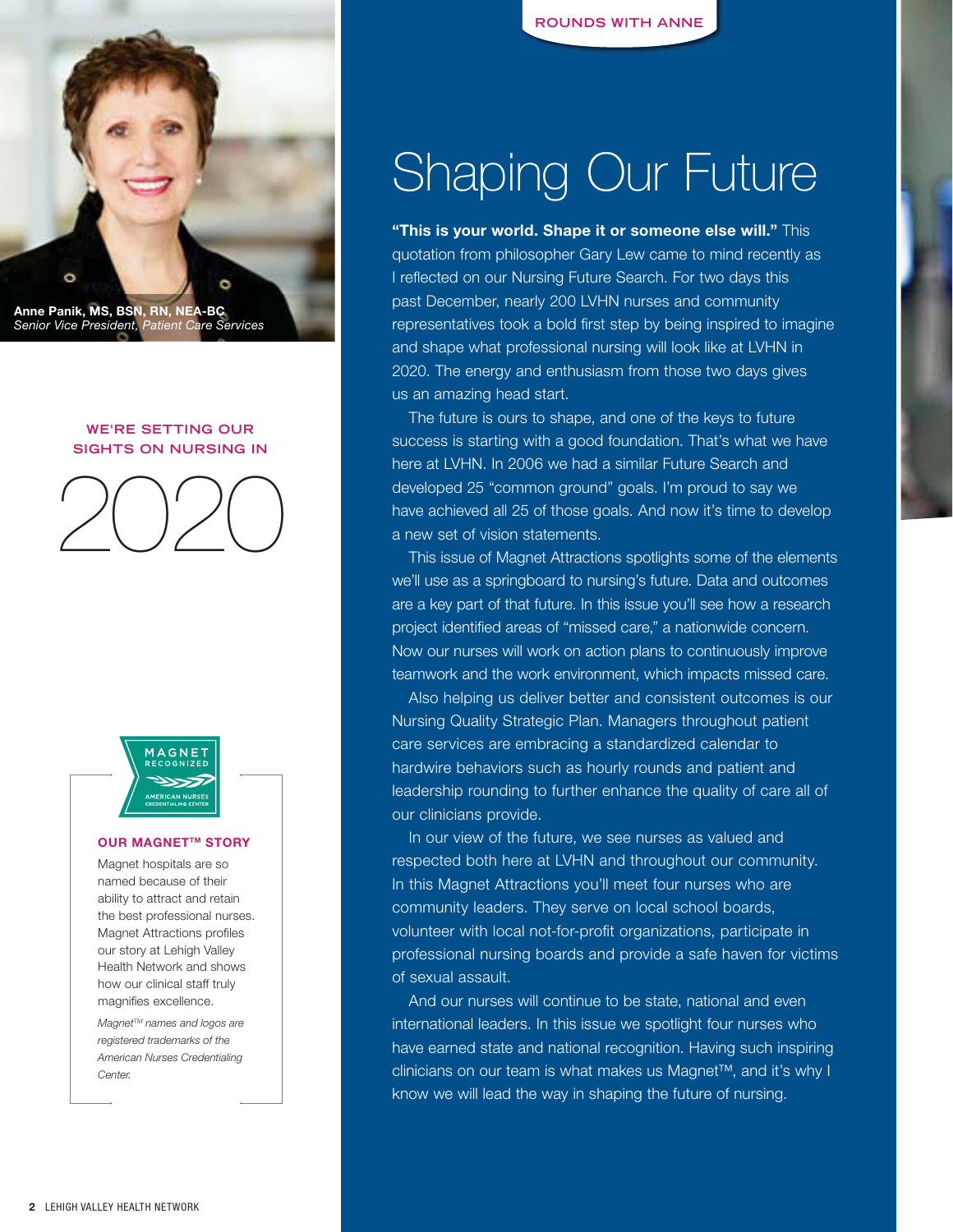**A DAY IN THE LIFE OF A** 

## SAFE Nurse **Coordinator Barb Fadale, RN**

## **STRUCTURAL EMPOWERMENT**

## SE10EO

Nurses at Magnet™ hospitals participate in the assessment and prioritization of community health care needs. SAFE nurses are a vital community resource who both care and advocate for victims of sexual assault.

## No Ordinary Shoes

Lehigh Valley Hospital–17th

Street emergency department director Andrew Martin, RN (second from left), demonstrates impressive form at DeSales University's "Walk a Mile in Her Shoes" fundraiser. The annual September event features male students and faculty walking in high heels to raise awareness about domestic and dating violence. A portion of the proceeds helps LVHN SAFE nurses pay for continuing education. Martin is the SAFE program's director.

**The hours immediately following a sexual assault are critically important.**  Not only do victims need medical attention and emotional support, but evidence needs to be painstakingly collected and documented. Without it, there's little hope for a successful conviction down the road.

At Lehigh Valley Health Network (LVHN), maintaining this chain of evidence is the responsibility of 24 sexual assault forensic examiner (SAFE) nurses. Once they complete rigorous SAFE training, the nurses join an on-call rotation under the direction of SAFE nurse coordinator Barb Fadale, RN.

A former LVHN emergency room and cardiovascular nurse, Fadale retired in 1995. She resumed her career in 2000 by taking a SAFE course that included 40 hours of classroom learning, followed by in-thefield observation. "We learned to do pelvic exams and collect evidence that makes a difference in court cases," Fadale says.

After being paged by the ER staff, the SAFE nurse must arrive within one hour. A 10-step process ensues, starting with an in-depth interview to understand specifics about the incident. "It's the toughest part of the job," Fadale says. "So many emotions come into play."

Next the nurse uses a black lamp to scan the victim's clothing and body for DNA evidence from the perpetrator. The nurse then checks for scratches, bruises, finger markings and other physical evidence. Applicable areas of the body are examined and photographed with a colposcope, a magnifying instrument that can detect minute cuts and abrasions. "It's an amazing piece of equipment," Fadale says.

The nurse concludes the exam by swabbing designated mucous membranes. All materials are carefully bagged, labeled and added to the rape kit. The average case takes three to four hours. "Once we open a kit, it never leaves our sight until the police come and physically take it off our hands," Fadale says.

Fadale worked 88 cases before assuming her current role, which includes outreach at area colleges and other organizations to train first responders on sexual assault protocols. She also helps nursing students understand what SAFE nursing is all about. Due to a personal experience earlier in her life, she finds the work intense but gratifying. "I want to remind victims, 'This is not your fault. You did not deserve this.'"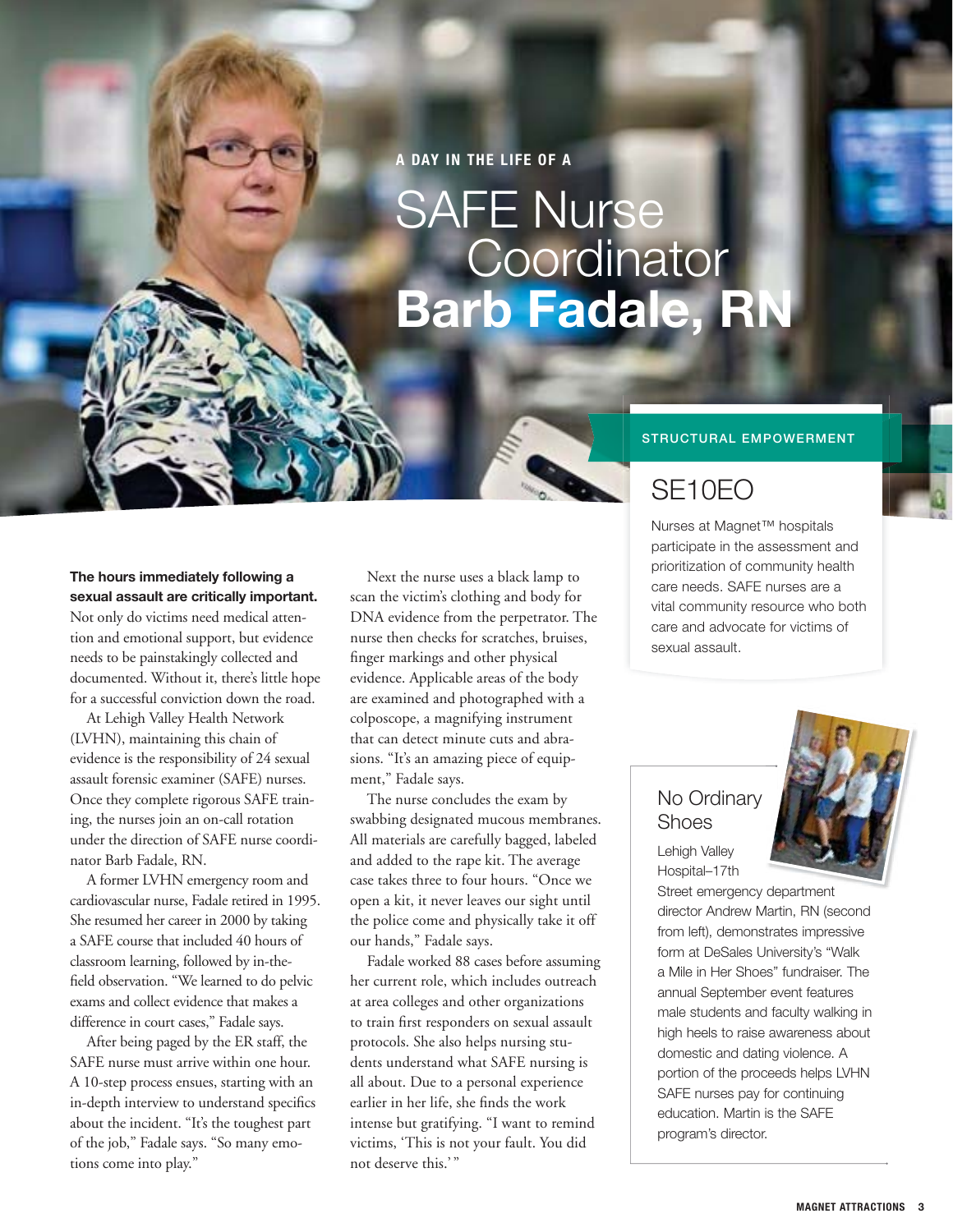The strategic plan has unit leaders like **Jennifer Devine, RN,**  round with colleagues and patients every morning, and focus on other work in the afternoon.

## The Plan to Deliver Quality Care Consistently

OUR PATIENT CARE SERVICES STRATEGIC PLAN AIMS TO CREATE RELIABLE PATIENT CARE



## **Patient care services includes about 2,300 nurses and technical partners throughout more than 40 units at Lehigh Valley Health Network.** In fiscal year 2013 we accommodated more than 54,000 acute admissions. With so many clinicians – and so many patient encounters – it's important for us to ensure we deliver the same high-quality, high-reliability care to all patients. Doing so is a required part of health care reform.

To promote consistency, we created a patient care services strategic plan for quality. "It's helping us hardwire behaviors into our culture," says patient care services administrator Courtney Vose, RN. "The behaviors are things we already know how to do – like the AIDET (acknowledge, introduce, duration, explanation, thank you) communication tool and patient rounding."

"Consistently practicing these behaviors will help us provide highly reliable patient care," says administrator Carolyn Davidson, RN. "This means no matter where patients are in our health network, they receive the same patient-centered care." Consistency likely will result in higher patient satisfaction (Press Ganey

## Refresher courses

Through education, colleagues are reminded how to practice AIDET, and about the importance of patient rounding and bedside shift reports. On 5T, colleagues completed an AIDET e-learning module on The Learning Curve (TLC). Unit leaders also utilize other educational materials and strategies to teach, reinforce and validate colleagues on the skills they need.

and HCAHPS) scores and fewer hospitalacquired conditions, which affect our Medicare reimbursements.

On Lehigh Valley Hospital– Muhlenberg's 5T, patient care services colleagues are embracing the strategic plan. Here are things colleagues on 5T – and all our patient care units – are doing to hardwire these behaviors.



## Standard calendar

Every weekday from 8 to 11 a.m., unit leaders set aside time to interact with colleagues and patients. It's a meeting-free zone. During this period, the leaders participate in multiple activities, among them the morning safety huddle and collaborative rounds to discuss each patient's plan of care.

At first, blocking out three hours seemed daunting to 5T director Jennifer Devine, RN, but she would never go back to the way things were done before. "Instead of putting out fires when something goes wrong, now I spend the morning being proactive so fires rarely start," she says. "In the afternoon, I can focus on emails, meetings and reports with fewer distractions."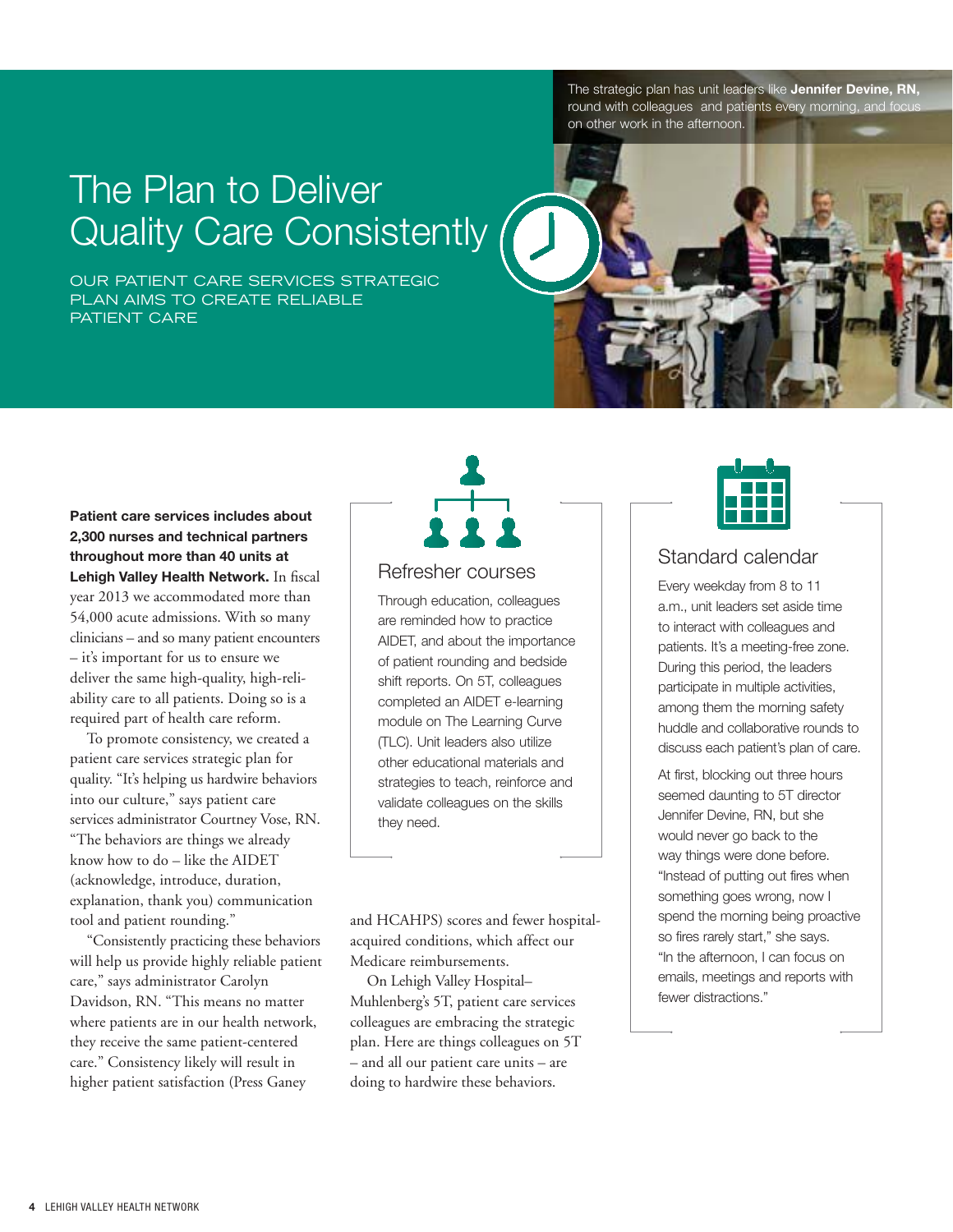



## Leadership rounding

From 8 to 11 a.m., unit leaders also talk to colleagues and address their concerns. They observe what's happening on the unit and provide on-thespot coaching on behaviors and processes. "Staff members have so many responsibilities, they can sometimes lose focus," Devine says. "It's my job to remind them of the things we have to do and make sure they have the tools to do it."

## Next Step

## **WE'RE INSTALLING NEW WHITE**

**BOARDS** in all patient rooms. These standardized boards contain fields for caregivers to write down information that is important to patients, such as their diet, activity level and pain scale. After they are installed, coaching and validation again will be done to hardwire the use of these communication tools into our work.



## Patient rounding

Every day, unit leaders ask patients questions related to HCAHPS topics. They ask if we're meeting expectations, if it's too noisy, if a colleague should be recognized for doing a good job or if there are things we can do better. Depending on the day, they also ask questions about the practices we're hardwiring. For example, on Monday they ask about hourly rounding. "When I ask patients if someone is checking on them every hour, they say it's happening more frequently than that," says Devine, who surmises behaviors are becoming hardwired because she is following up immediately if a patient provides a negative response.



## Validation

By spending time with each colleague unannounced, unit leaders confirm colleagues are practicing the behaviors we are trying to hardwire. It's another way to identify opportunities for improvement, provide coaching and recognize good work.

## **TRANSFORMATIONAL LEADERSHIP**

## TL9EO

Magnet™ hospitals use input from clinical nurses to influence change in the organization. Clinical nurses helped us to design and implement the patient care services strategic plan for quality.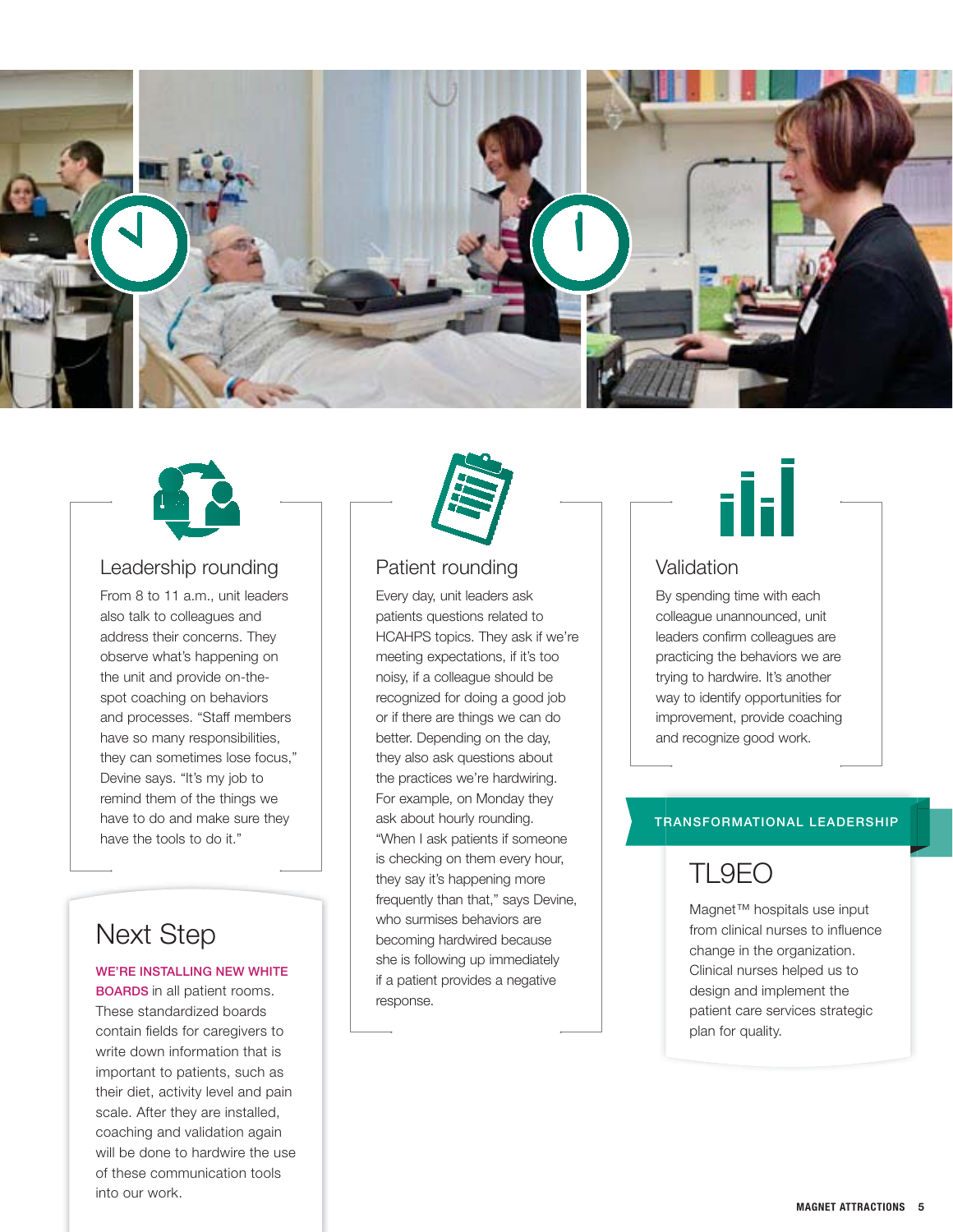## SE9

Magnet™ hospitals support nurses' participation in community health care outreach. At LVHN we encourage nurses to share their expertise and to become leaders within their communities.



## How Nurses Shape Our Community

THEY DISPLAY THEIR CARING AND HELP DETERMINE BEST PRACTICE THROUGHOUT OUR REGION

#### **What happens when your colleagues leave work at the end of the day?**

For many of our clinicians, the next step is to share their professionalism, expertise and knowledge throughout our community. For some it may mean serving on a local school board, representing nursing in a professional association or volunteering with a local not-for-profit organization. Here are three nurses who are carrying the Magnet culture forward and helping others in our region.

## Angela Sinkler, RN

## **OPEN-HEART UNIT NURSE; BETHLEHEM SCHOOL BOARD MEMBER**



**"As a nurse, I have a capacity for caring," Sinkler says.** That's what led her to run for a seat on the Bethlehem Area School Board last fall. She was elected last November and was seated as a board member in December.

"In nursing you develop a real ability to care about the whole person," Sinkler says. "I think that experience will benefit me as a school director."

A nurse at LVHN since 1987 and an open-heart nurse since 1999, Sinkler is mom to Madeline, a 10th grader at Liberty High School. Over the years Sinkler has been a parent volunteer in the classroom, an ASPIRE Girl Scout leader and was an active Parent Teachers Association member. Running for a school board seat was the next logical step.

"On the school board my priority will be to recognize the needs of the whole child, not just look at standardized test scores," she says.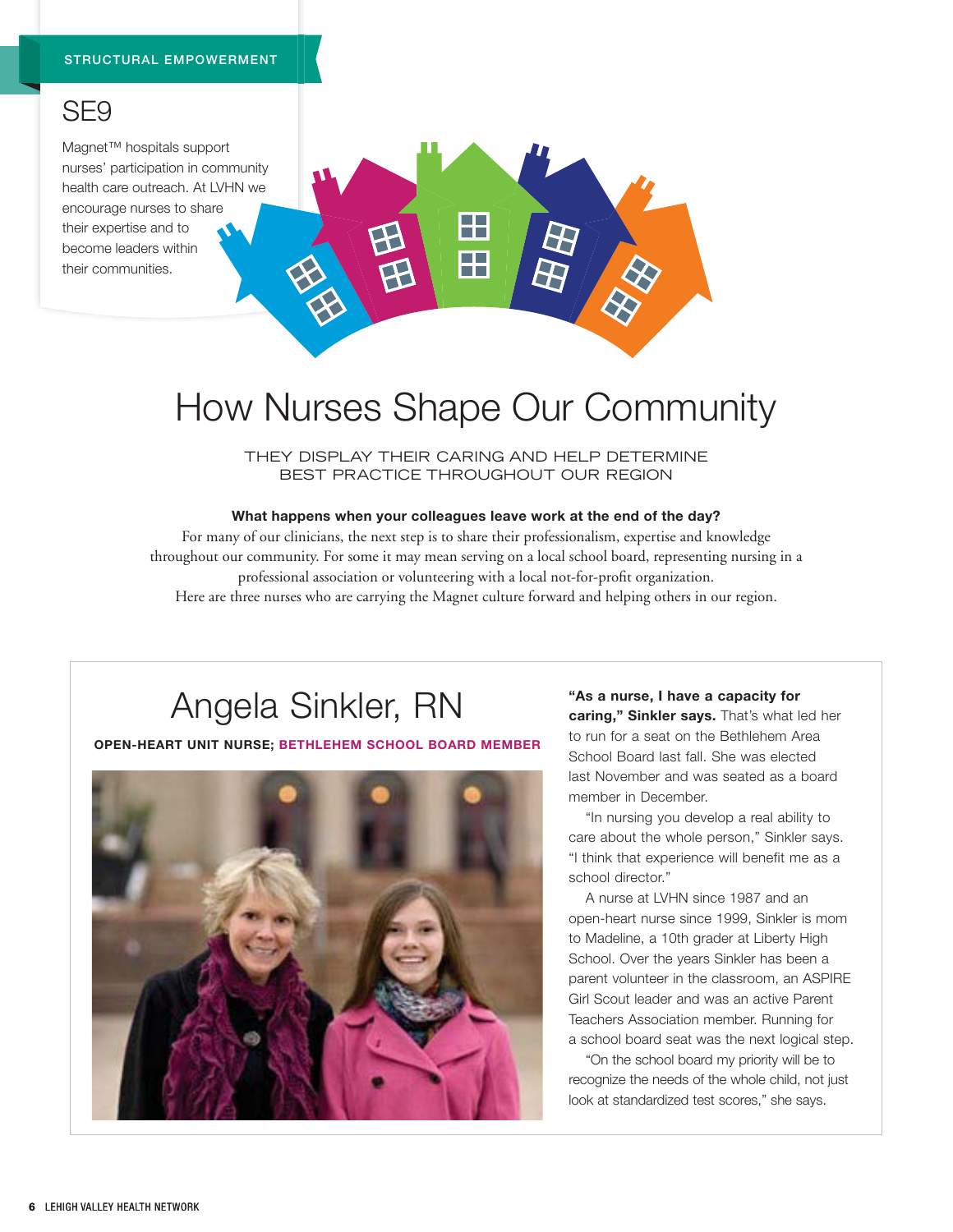

## Laura Beaupre, RN

## **CANCER SUPPORT SERVICES; VOLUNTEER WITH NOT-FOR-PROFITS**

**Beaupre cares about people.** That's why the oncology navigators' manager donates her time to local not-for-profit organizations such as the Emmaus High School Band Booster Club. She also organized a team of LVHN colleagues to participate in the Million Mile Run for Alex's Lemonade Stand.

Beaupre knows her service sets a good example for her two youngest children, 16-year-old Olivia and 9-year-old Ian. "I want them to realize it's important to give back to the community," she says.

One cause that's particularly close to Beaupre's heart is J's Run, which raises awareness and funds for pancreatic cancer research. It also provides education and support to patients and families. Several of Beaupre's family members died from the disease, so she decided to participate in the organization's inaugural 5k run/walk in 2010. Shortly thereafter she accepted an invitation to join its board.

One way she's helping is by linking J's Run to LVHN resources. A Pancreatic Cancer Education Night, featuring LVHN oncologists, attracted nearly 60 participants last fall. "Helping these patients and families is very rewarding," she says. "J's Run allows me to connect my personal passion for this cause to what I do for a living."



## Erik Resch, RN

## **EMERGENCY DEPARTMENT NURSE; EMERGENCY NURSES ASSOCIATION (ENA) LEADER**

 **"I want to do more than go to work and go home," Resch says.** "I want to be involved in how emergency nurses practice." He does that through his leadership role with the ENA, an organization of more than 40,000 members that educates, networks and advocates for emergency nurses worldwide.

Resch recently completed his one-year term as president of the ENA's Pennsylvania council. He oversaw state committees that focus on emergency nursing certification, injury prevention and government affairs; helped organize the annual ENA state conference; and participated in meetings with all ENA state presidents to address issues affecting emergency nurses.

The ENA's effect on emergency nursing is evident in our health network. Its position statement on the use of ultrasound during IV insertion is embraced by LVHN. "We're educating our nurses to use ultrasound to minimize unsuccessful sticks, which is enhancing patient care," says Resch, who encourages nurses to have a voice in how they practice. "All emergency nurses – whether they're in the Lehigh Valley, rural Pennsylvania or Utah – face the same issues. It's rewarding to be part of the process that influences change."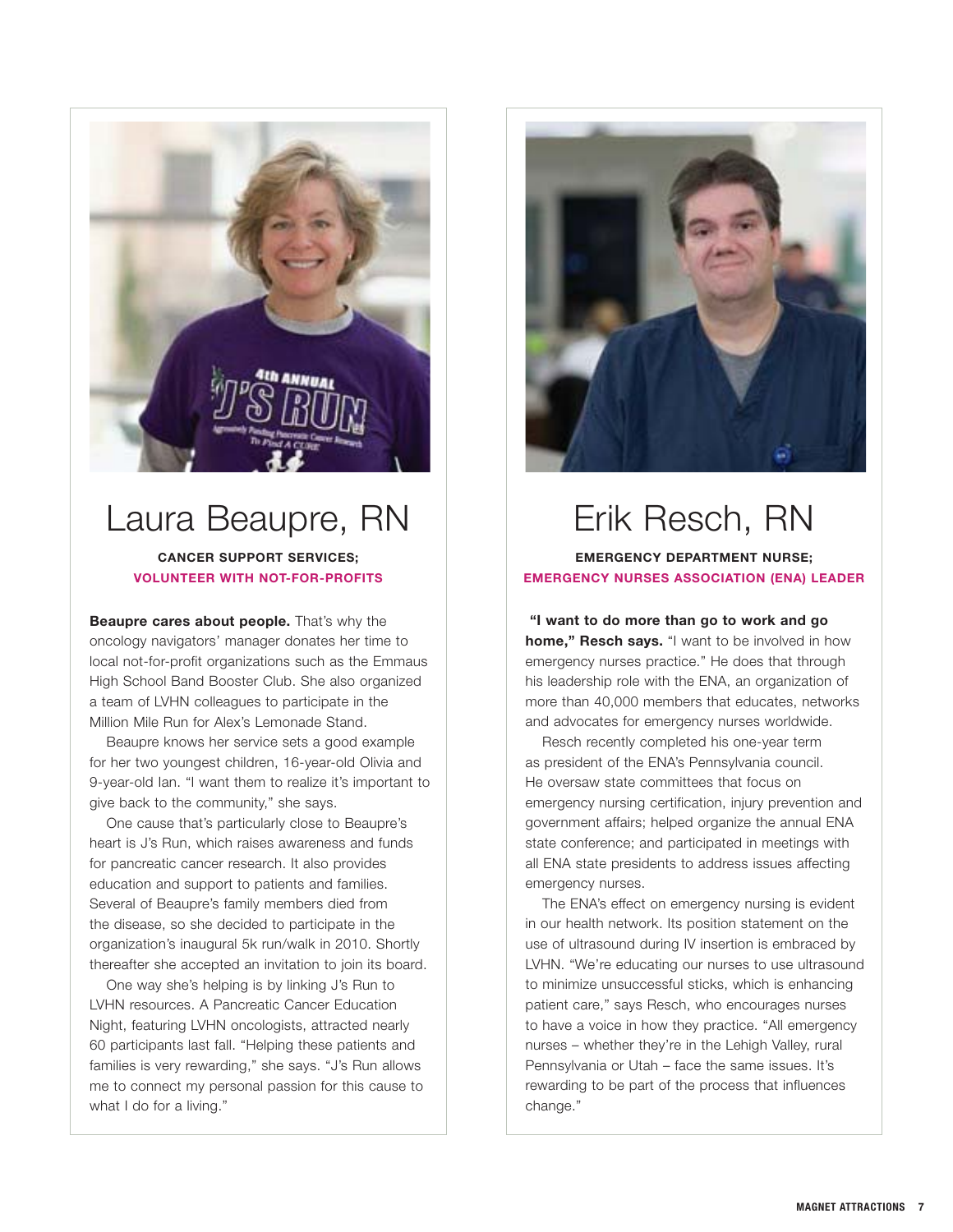# **RESEARCH**

## INSPIRING A PASSION FOR RESEARCH AND EVIDENCE-BASED PRACTICE

**When Bridgette Brawner, PhD, APRN (above), a faculty member in the centers for Human Equity Research and Global Women's Health at the University of Pennsylvania, speaks about nursing-led research, her passion is palpable.** "You can be the 'somebody' who has the idea and changes the care," she says.

Brawner shared her passion for research as the keynote speaker for Research Day 2013, hosted by Lehigh Valley Health Network. More than 220 nursing professionals attended the conference where they shared learnings, presented posters and witnessed how research can change patient care practices.

## **NEW KNOWLEDGE, INNOVATIONS AND IMPROVEMENTS**

## NK1EO

Magnet™ hospitals support the advancement of nursing research. LVHN's annual Research Day showcases our nurses' evidencebased practice and nursing research projects.

## **'Empirical data can back our claims and shape change.'**

 "Earlier in my career, I didn't really 'get' why I should do research," Brawner says. "But the first study I did in the NICU (Children's Hospital *of* Philadelphia – decreasing central-line infections) ignited the fire in my belly for research. It happened once I saw the value in it."

Since then, Brawner has been the principal investigator for numerous studies, gaining "how-to" knowledge each time. "In your research, you need to include frontline staff and nursing managers to support the research," Brawner says. "And by keeping people's lives at the center of what you do, it will help you stay focused on your goals."

## **'What can you do now to change the future?'**

Those goals can make a difference in patient care. "There is a power in our voice and our profession," Brawner says. "We have a responsibility to think ahead and do the research that improves patient care."

## **'Be proactive instead of reactive.'**

At the pre-conference session, Research and Quality Awards were presented to Jennifer King, BSN, RNC, and Krista Thomas, BSN, RN, for their

## Award Recognition

Awards recognizing outstanding work by unit staff to improve patient outcomes also were presented: **Gold awards:** 7C, pediatrics **Silver awards:** 7A, 5B, 6B, 6K, pediatric intensive care unit **Bronze awards: Transitional trauma** unit, 7K, 6C, labor and delivery, 7T, ED–17, Children's ER

**VIEW PHOTO GALLERY**

program "Non-Separation of Mother and Infant in the Mother-Baby Unit" and to Sandra Sabbatini, BSN, RN, CEN, Judith Baker, BSN, RN, CEN, and Julie Albertson, BSN, RN, CEN, CPEN, PHRN, for their program to address "Interruptions During Medication Administration in the Emergency Department."

## **'Give your ideas a chance. Give yourself a chance.'**

Research Day also featured the first public presentation of "Time to Share Our Findings: Analysis of the LVHN Nursing Work Environment" by Tricia Bernecker, PhD, RN, DeSales University, and Mae Ann Pasquale, PhD, RN, Cedar Crest College (see story, page 9).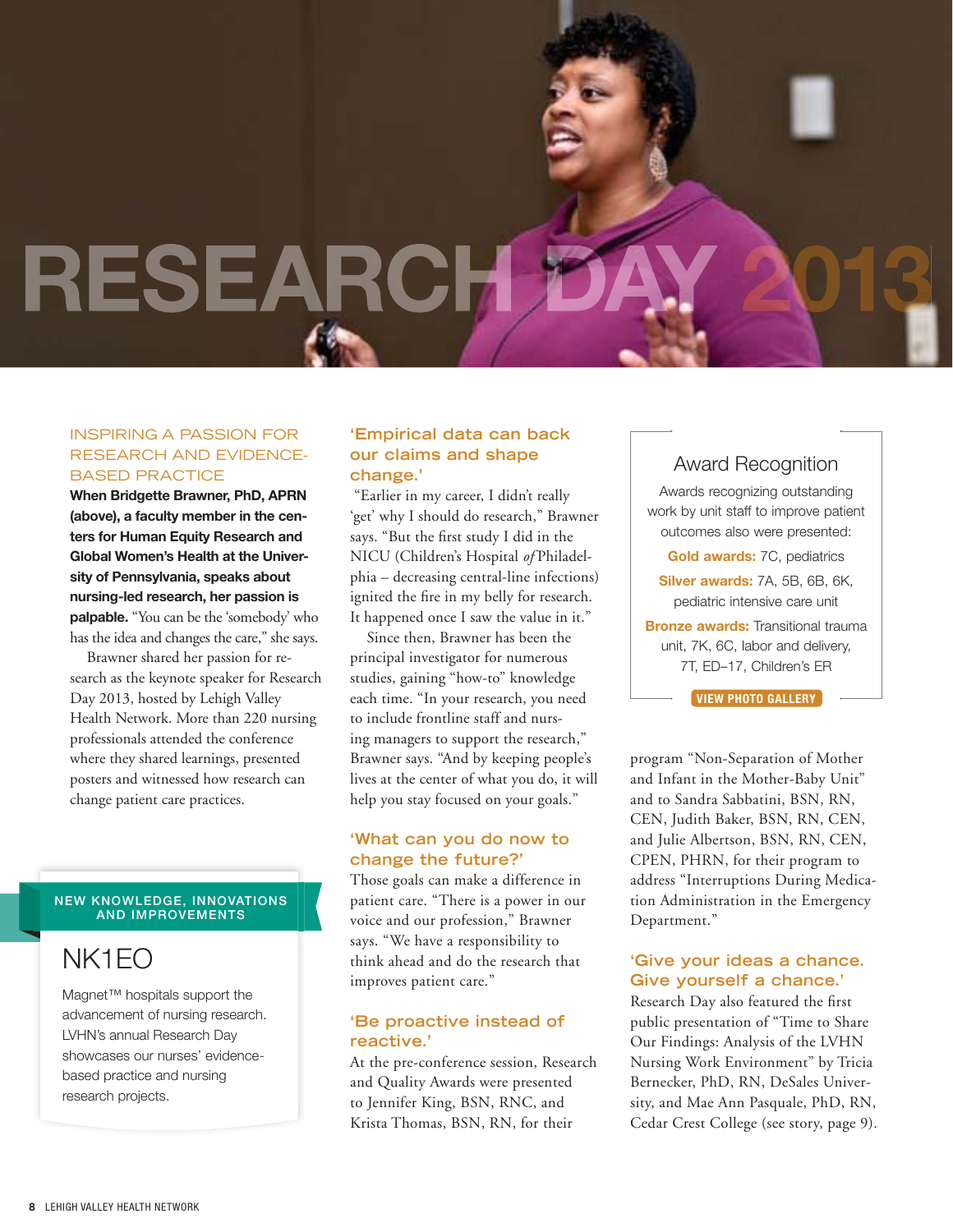



Day co-chair), Carolyn Davidson, RN,



Mae Ann Pasquale, RN, and Tricia Bernecker, RN

## BASELINE SURVEY EXPLORES 'MISSED CARE'

**Missed nursing care – patient care that is omitted or significantly delayed – happens with regularity at hospitals across the U.S.** To find the root cause for missed nursing care at Lehigh Valley Health Network (LVHN), visiting nurse scientists Tricia Bernecker, PhD, RN, DeSales University, and Mae Ann Pasquale, PhD, RN, Cedar Crest College (two of LVHN's academic partners), and colleagues Kathy Baker, MPH, RN, and Carol Foltz, PhD, from LVHN's community health and health studies, conducted research to determine the type and reasons for care being missed at LVHN, as well as how teamwork and the work environment is related to reports of missed nursing care. They presented these findings at Research Day 2013 – "Inspiring a Passion for Research and Evidence-Based Practice."

"In the middle of multiple demands, nurses are challenged to provide care," Bernecker says. "When you can't do your job, it can lead to job dissatisfaction and a feeling of being less competent."

Bernecker and Pasquale, along with Foltz and Baker, surveyed more than 1,000 Lehigh Valley Hospital (LVH)– Cedar Crest and LVH–Muhlenberg registered nurses (RNs) and technical partners (TPs) from 21 medical-surgical units, two RN float pools and two TP float pools to participate in this Institutional Review Board-approved study.

"We went through rigorous steps to assure anonymity," Pasquale says. "We wanted the RNs and TPs to be candid with their responses and not worry about repercussions."

Data was collected from January to March 2013, and the researchers hoped for a 50-percent response. "Overall, 739 completed the study – 472 RNs and 267 TPs – giving us an outstanding 70-percent-plus response rate," Pasquale says.

The most frequent instances of missed care at LVHN mirror those from other published studies, with "ambulation three times per day or as ordered" ranking as the top missed care item at 82 percent. LVHN nurses and technical partners also cited reasons for missed care here that are similar to other hospitals, with an unexpected rise in patient volume and/or acuity on a unit ranking as the top cause.

"We weren't surprised by the findings," Bernecker says. "We are not alone. Missed care is a nationwide problem."

The comment part of the study revealed that a heightened sense of team culture makes a difference in reducing the incidence of missed care. As one survey respondent said, "When I truly need help in a critical situation, there is always someone who asks if I need a hand."

## MOST FREQUENT **MISSED CARE**  ITEMS:

Ambulation three times per day or as ordered



Attendance at interdisciplinary patient care conference

69%

Medications administered w/in 30 min. scheduled time

> 66% Turning patient every two hours

63%

Assess effectiveness of medications

61% Response to call light is initiated within five minutes 61%

**READ MORE** 

"This was a baseline study," Pasquale says. "We want to dig deeper. Our promise is that we will work together to fix this." Given the extent of replication, it is now time to shift focus and to develop interventions that minimize identified areas of missed nursing care, increase teamwork and promote healthier work environments.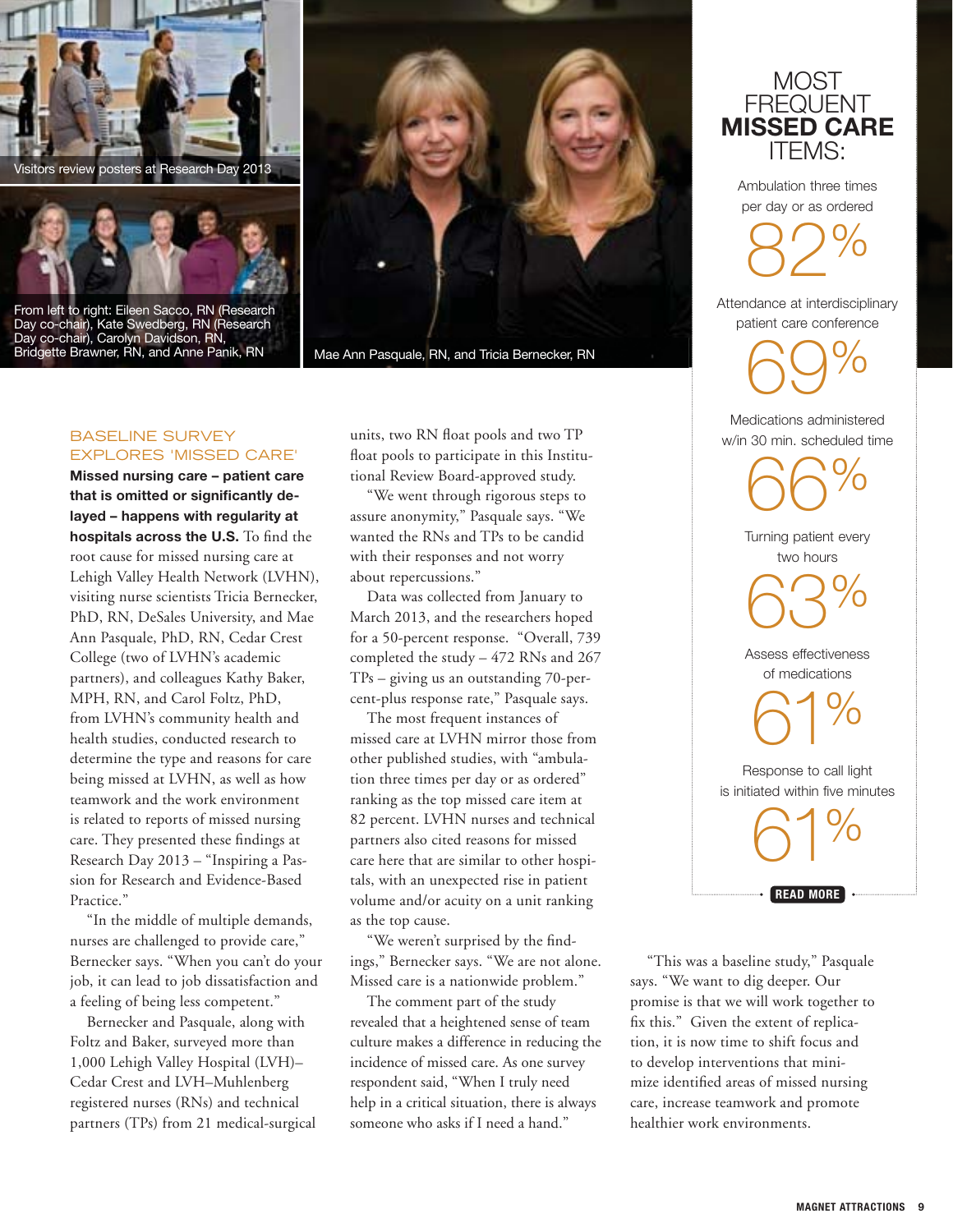

## TL9EO

Magnet™ hospitals create change in the organization with the input of clinical nurses. The Future of Nursing event brought together 200 nurse colleagues to chart the future at LVHN.

## Photo Gallery

The Future of Nursing at LVHN was an action-packed and energetic event. We invite you to review more photos in our online gallery so you will gain a greater sense of the robust interactions, discussions and debates that shaped our upcoming vision statements.

# The Future of Nursing

HIGHLIGHTS FROM OUR EVENT

**To the sound of Katy Perry's "Roar," nearly 200 nurses and other medical professionals from Lehigh Valley Health Network (LVHN), as well as community organizations, got to work on Dec. 9, 2013, envisioning the future of nursing at LVHN.** "The future does not just happen," Anne Panik, MS, BSN, RN, NEA-BC, senior vice president for patient care services, told the enthusiastic crowd. "The future results from what we do, or do not do, today and tomorrow."

The two-day event focused on creating new vision statements for nursing colleagues. To get to that future, participants shared experiences as patients – the good and the bad. They created trend walls, discussed where medicine is today compared to 100 years ago and looked in their crystal balls to imagine what

medicine, and nursing, will be like in the future. The group also shared artifacts from their lives – the touch points that influenced their careers in nursing and the inspirations that move them as learners and caregivers.

After two days of creating and shaping ideas about the future of nursing in 2020, the next steps will take place in smaller teams. Starting in January, core groups will develop common-ground statements from the nearly two dozen "action" categories developed at the retreat. Once those common ground statements are developed, they will be reviewed by the steering committee, and a smaller number of final vision statements will be generated. Those vision statements, and goals for 2020, will be revealed at the Friends of Nursing gala in May.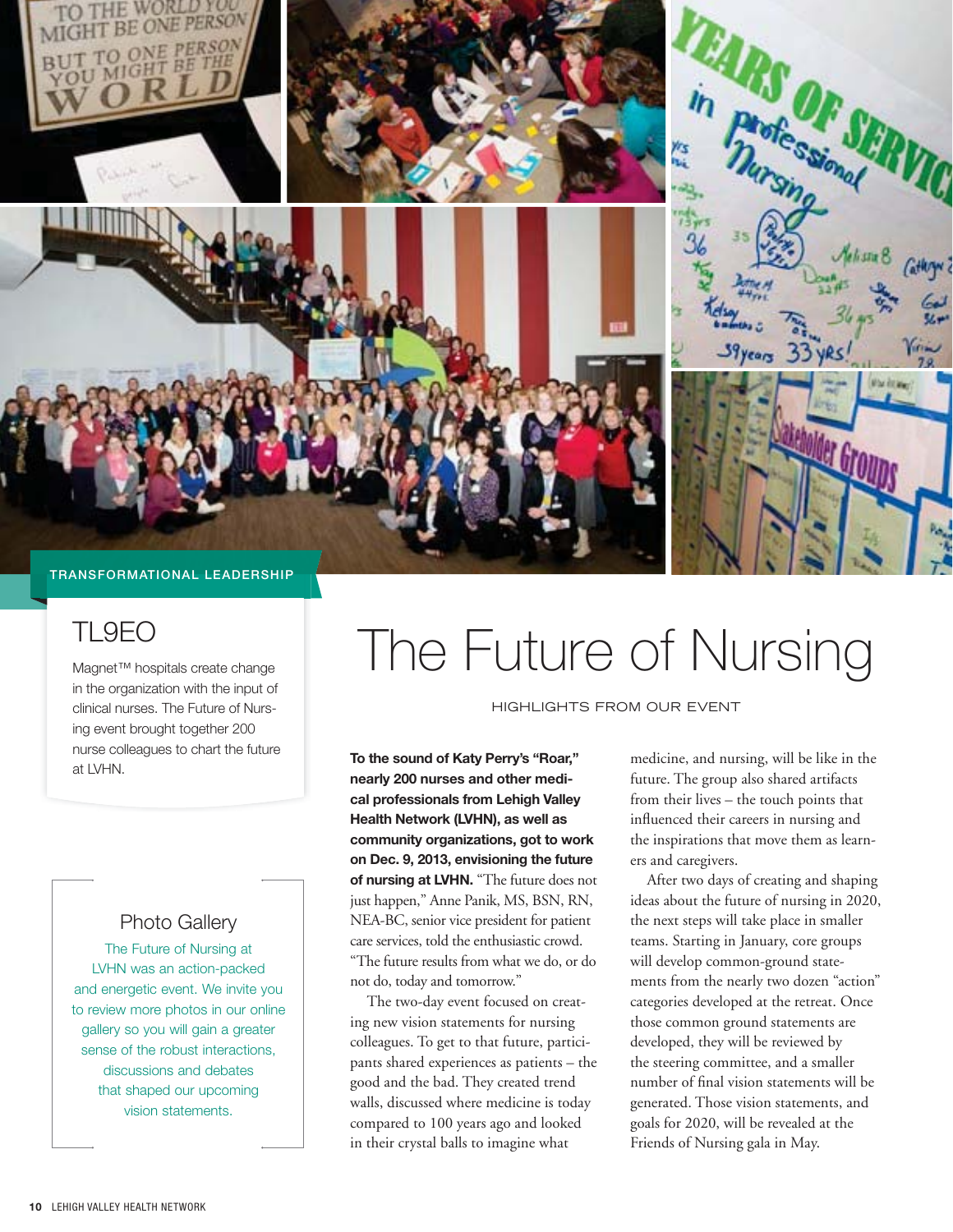# Celebrating Excellence

FOUR COLLEAGUES EARN RECOGNITION FOR THEIR EXPERTISE, PASSION



**Heather Rizzo, MSN, RN-BC Recipient, 2013 Excellence in Professional Development Award, Association** 

**for Nursing Professional Development (ANPD)**

The manager for clinical staff development in the division of education, Rizzo circled the ANPD's national conference in Dallas on her calendar last summer. "I knew it would be a great opportunity to share ideas with colleagues," she says. She didn't realize she'd be an award recipient. She earned the honor for leading the revision of LVHN's new employee orientation, which included making it more interactive and increasing employee engagement and knowledge retention. "The project took more than a year-anda-half and involved many people," she says. "This is a team award."



**Gail Stern, MSN, PMHCNS-BC Recipient, 2013 Excellence in Leadership Award, American Psychiatric Nurse Association (APNA)**

As the first administrator for our department of psychiatry, Stern has charted the course for the position – so her receiving a leadership award from APNA is no surprise. "Our work has come a long way in my 16 years here," says Stern, who also is the founding president of the APNA's Pennsylvania chapter. "My clinical background in psychiatric nursing helps me to understand the challenges involved in administration." Now she looks forward

to guiding the future of behavioral health. "My goal is to see mental health become a component of all health care, which will help reduce its stigma for the people we serve," she says.



## **Cynthia Cappel, MSN, RN-BC, NE-BC Recipient, 2013 Nightingale Award**

**of Pennsylvania for Leadership and** 

**Management in Nursing**

As the director of clinical education in our division of education, Cappel uses her 26 years of nursing experience to help shape the future of nursing. "The requirements for nurses are increasingly focused on lifelong learning and leadership qualities," she says. "My passion is helping our nurses reach their goals in both these areas." This includes forging new partnerships with regional nursing schools to help nurses achieve advanced degrees, and creating the region's first University HealthSystem Consortium/American Association of Colleges of Nursing (UHC/AACN) Nurse Residency Program to help graduate nurses foster professional development. "It all translates into excellence in patient care," she says.

#### **MAGNET ATTRACTIONS** EDITORIAL BOARD

Cheryl Barr Marilyn Barrell Diane Beauchner Erin Beers Donald Butz Gwen Browning Cynthia Cappel Claire Conaway Colleen Green Debra Greenwood Patricia Hoak

Kristen Kamitz Rupinder Khela Diane Limoge Sophia Lopez Marie Porter Joe Rivera Stephani Rodriguez Carol Saxman Holly Tavianini Tara Vossler Nicole Wiswesser

## **STRUCTURAL EMPOWERMENT**



Magnet™ hospitals support nurses' participation in local, regional, national or international professional organizations. The award recipients and finalists on this page are recognized for their contributions to professional nursing.



## **Susan O'Neill, RN**

**Finalist, 2013 Nightingale Award of Pennsylvania for Outstanding Clinical Practice RN**

While O'Neill was thrilled to be a finalist, the passion she has for her job is what matters most to her. "I started here in the 1970s as an ICU nurse at Lehigh Valley Hospital–17th Street," she says. "Back then we pretty much learned from each other. Nursing has come a long way." O'Neill's 36-year nursing career has come full circle. She started as a bedside nurse, then worked in nurse research, trauma unit education, held several leadership positions and now is back to bedside nursing, working nights in the float pool. "When I retire I'll write a book about my experiences in this great profession," she says.

#### **MAGNET ATTRACTIONS IS** A PUBLICATION FOR CLINICAL SERVICES

Clinical Editors Kim Hitchings, RN Anne Panik, RN Communications Pamela Riddell Editor Kyle Hardner Designer Erin Parrish

**Writers** Jennifer Fisher Rick Martuscelli Gerard Migliore Ted Williams **Photographer** Scott Dornblaser Production Assistant Alane Mercer